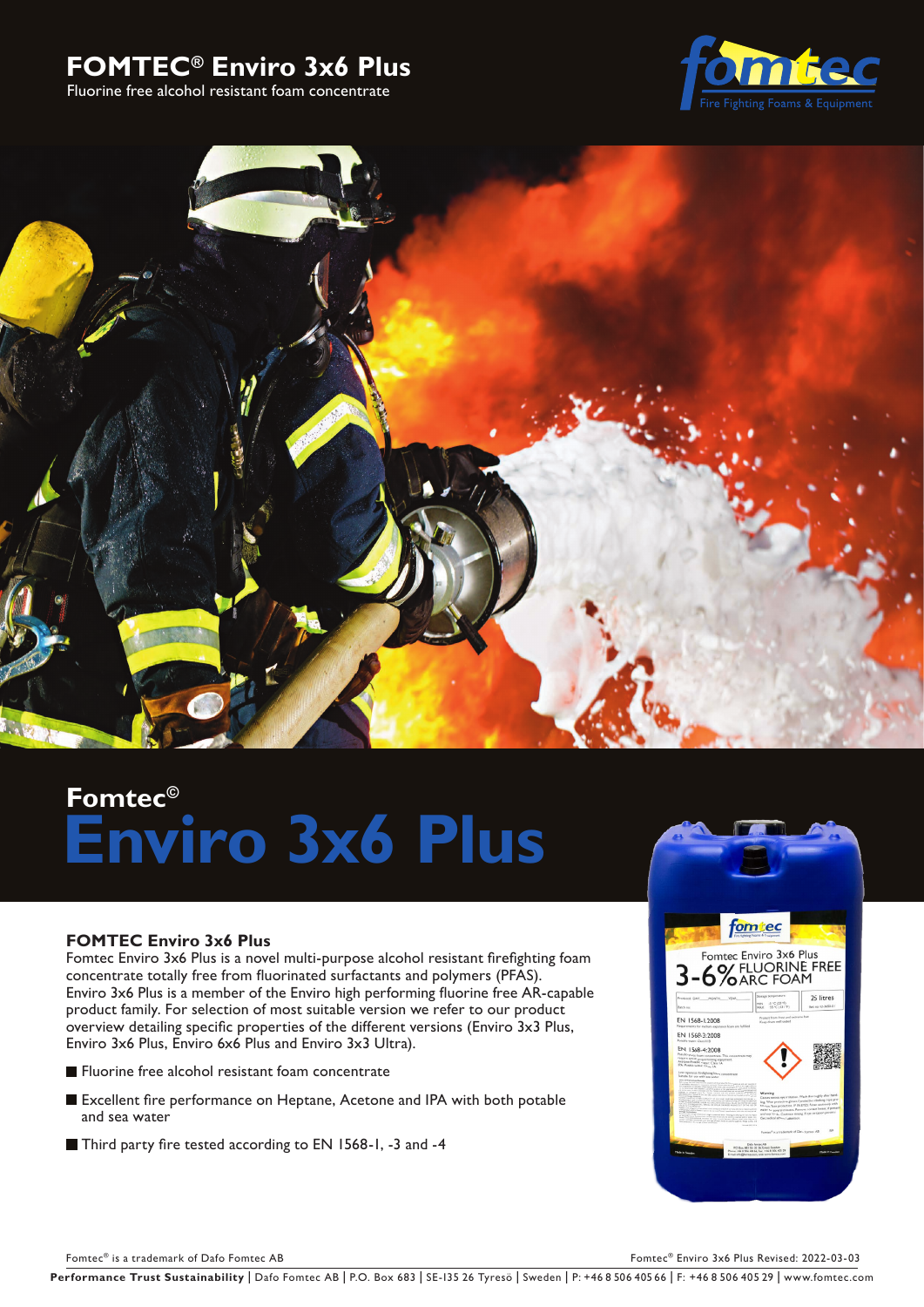Fluorine free alcohol resistant foam concentrate



#### DESCRIPTION

The unique formulation of Fomtec Enviro 3x6 Plus enables the foam to rapidly cover burning surfaces and control of the fire. As a result, it is effective against hydrocarbon fires and with the presence of special polymers it is also very effective against polar solvents. In particular the performance on IPA is a significant improvement in comparison with many FFF type products.

The fire suppression mechanism of Fomtec Enviro 3x6 Plus is utilising the foam blankets ability to block oxygen supply to the fuel and the high water content cools the fuel surface reducing the evaporation of flammable vapours. Additionally, the foam blanket prevents reignition of an extinguished fuel surface. When applied on polar solvents a polymeric membrane is formed and makes it possible for the foam blanket to extinguish effectively. It also works on severe foam destroying liquids such as MTBE.

Fomtec Enviro 3x6 Plus should be used at a 3% proportioning ratio (3 parts concentrate and 97 parts water) for hydrocarbon fuels as well as polar solvents.

For use on Class A type fires, induction ratio of 0,3% to 1% is recommended depending on application and discharge device. When used with sea water an increased application rate or application duration must be adopted to maintain fire performance on hydrocarbon fuels.

#### **APPLICATION**

Fomtec Enviro 3x6 Plus is intended for use on class B hydrocarbon fuels as well as polar solvents like isopropyl alcohol, methanol, ethanol, acetone etc. Fomtec Enviro 3x6 Plus can be used as low and medium expansion foam. Especially suited for use in mobile firefighting by use of aspirating foam discharge devices such as foam branchpipes and monitors, where application rates and technique can be adjusted to the specifics of each incident. Or in systems designed for use with the product based on recommended minimum applications rates, application duration and discharge devices.

Fomtec Enviro 3x6 Plus is also effective against class A fires such as wood, paper, textiles etc. at 0,3% to 1% proportioning.

#### **FIRE PERFORMANCE & FOAMING**

The fire performance of this product has been tested and documented according to the "International Approvals" stated in this document. The use of the product should follow design guidelines appropriate to the type of system and application. The foaming properties are depending on equipment used and other variables such as water and ambient temperatures. Average expansion 7,5:1, average 25% drainage time 15:00 minutes using UNI 86 test nozzle according to EN 1568-3.

## **EQUIPMENT**

Fomtec Enviro 3x6 Plus can be proportioned at the correct ratio using proportioning equipment designed for the foam type. Fomtec Enviro 3x6 Plus is suitable for use with Type II (gentle

| TYPICAL DATA                    |                        |
|---------------------------------|------------------------|
| Appearance                      | Clear yellowish liquid |
| Specific gravity at 20°C        | $1,025 \pm 0.01$ g/ml  |
| Viscosity                       | Pseudoplastic*         |
| рH                              | $6,5 - 8,5$            |
| Freezing point                  | $-6^{\circ}$ C         |
| Recommended storage temperature | -5°C - 55°C            |
| Suspended sediment (v/v)        | Less than 0.1%         |
| Surface tension                 | $\leq$ 28.0 mN/mm      |
|                                 |                        |

*\* See detailed viscosity data below*

application) and Type III (direct application) discharge devices. It can be used in low and medium expansion applications with all conventional aspirating discharge devices giving an expansion ratio of more than 7:1 for best performance. Fomtec Enviro 3x6 Plus is also suitable for use in CAF-systems.

#### **COMPATIBILITY**

Fomtec Enviro 3x6 Plus can be used together with foam compatible powders and other expanded foams. It is suitable for all water types.

For mixing with other foam concentrates, contact Fomtec for advise and guidance. For material compatibility please refer to our Fomtec Technical Advices FTA 20 addressing the topic.

#### **ENVIRONMENTAL**

Fomtec Enviro 3x6 Plus is non-hazardous, biodegradable substance formulated using raw materials specially selected for their fire performance and their environmental profile. All raw materials are registered in European REACH-database. The product is totally free from fluorinated surfactants and polymers and other organohalogens, and therefore it does not contain any PFAS.

The disposal of spills of concentrate or premix foam solution should be made in accordance with local regulations. For more detailed information please consult our Fomtec Technical Advices FTA 40.

#### **STORAGE / SHELF LIFE**

Stored in original unbroken packaging the product will have a long shelf life. Shelf life in excess of 10 years will be found in temperate climates. As with all foam concentrates, shelf life will be dependent on storage temperatures and conditions. For storage recommendations and material compatibility please refer to our Fomtec Technical Advices FTA 10 addressing the topic.